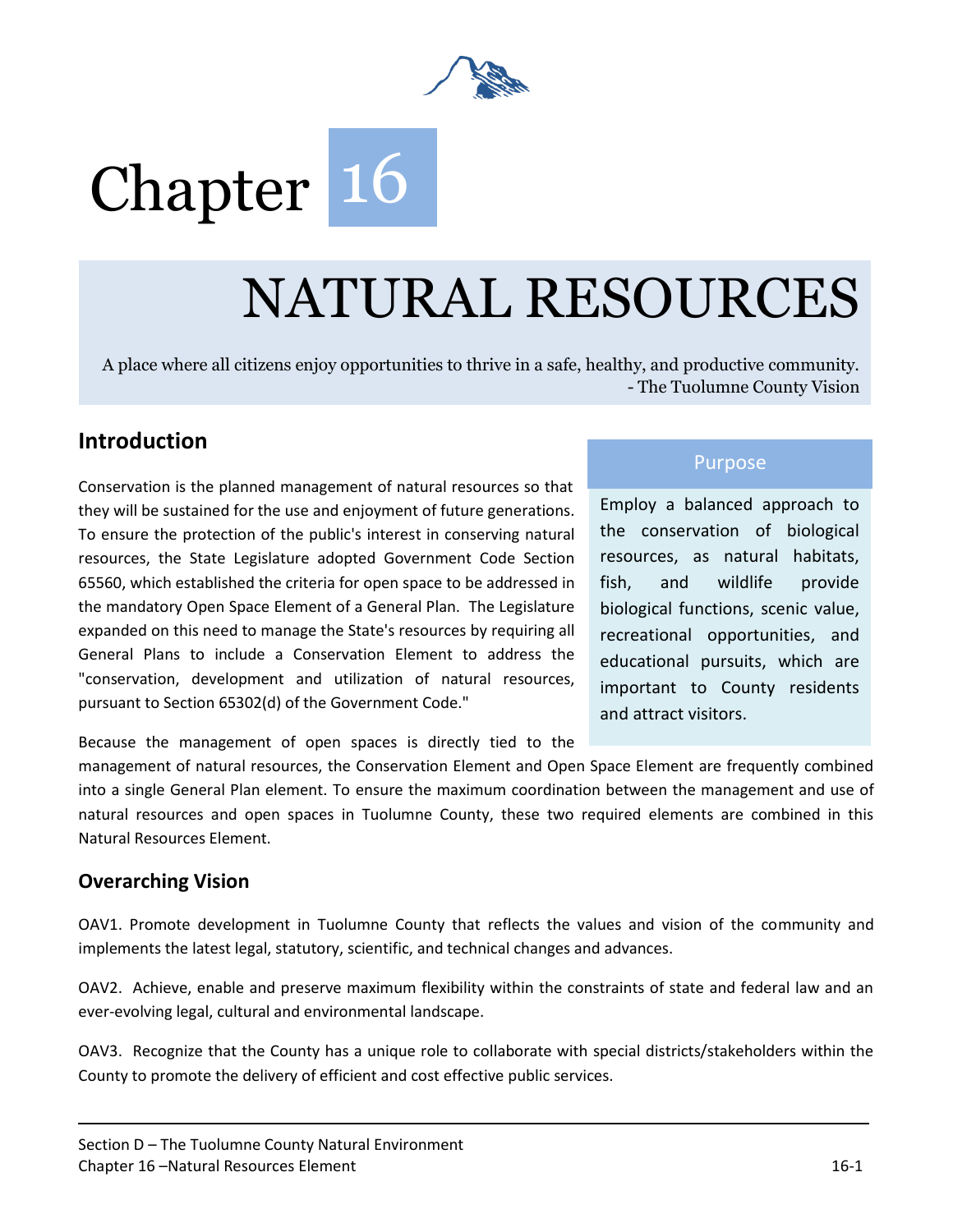

## **GOAL 16A:**

**Balance property rights with the conservation of the environment and rural character of the County, which contributes to the quality of life of residents, encourages tourism and supports economic development.**

## POLICIES & IMPLEMENTATION PROGRAMS

**Policy 16.A.1:** Recognize that agricultural and timberlands have historically defined the rural character and scenic beauty of Tuolumne County.

#### **Implementation Programs**

**16.A.a** - Exempt lands designated on the General Plan land use diagrams as Timberland Production Zone, or Agricultural when the parcel is 37 acres or larger and supports an agricultural or residential land use or is vacant, from the County's programs for conserving scenic resources, as these lands provide scenic value without participating a scenic resources program.

**Policy 16.A.2:** Conserve the natural scenic quality and rural character along designated scenic routes in the County.

#### **Implementation Programs**

**16.A.b** - Continue to recognize the following sections of State Highways which traverse an area of outstanding scenic quality as local or State Scenic Routes

- State Highway Route 49: This route traverses the western foothills and Mother Lode and connects many historical sites and towns. This highway shall be designated as a Scenic Route from the Mariposa County line to Route 120 near Moccasin Creek and from Route 120 at Chinese Camp to the Calaveras County line, exclusive of the City of Sonora. This highway is included in the "Master Plan for State Scenic Highways".
- State Highway Route 108: The Sonora Pass Highway, from Route 49 easterly into Mono County. This, like State Route 49 described above, gives access and exposure to spectacular mountain country. This route is also in on the State Scenic Highways "Master Plan for State Scenic Highways".
- State Highway Route 120: From Route 49 near Chinese Camp easterly to Route 49 near Moccasin Creek. This route is also in the "Master Plan for State Scenic Highways".

The land use restrictions on Scenic Routes and lands adjacent to them as outlined in the Streets and Highways Code of the State of California shall only apply to lands designated as non-urban on the General Plan land use diagrams maps. Land designated as TPZ or AG when the parcel is 37 acres or larger and supports an agricultural or residential land use or is vacant shall be exempt from these restrictions.

**16.A.c** – The designation of additional local or state Scenic Routes shall only be approved by the Board of Supervisors after consent of the owners of a minimum of 51% of the property area and 51% of the owners of the property adjacent to the proposed Scenic Route. The determination of the consent of the property owners for the designation of a Scenic Route shall be based upon each parcel having one vote.

**16.A.d** - Encourage the conservation of the County's scenic resources along the transportation routes identified as Scenic by maintaining guidelines which provide recommendations for integrating new development with the surrounding landscape and natural topography. The guidelines should address the retention of trees and other native vegetation, screening of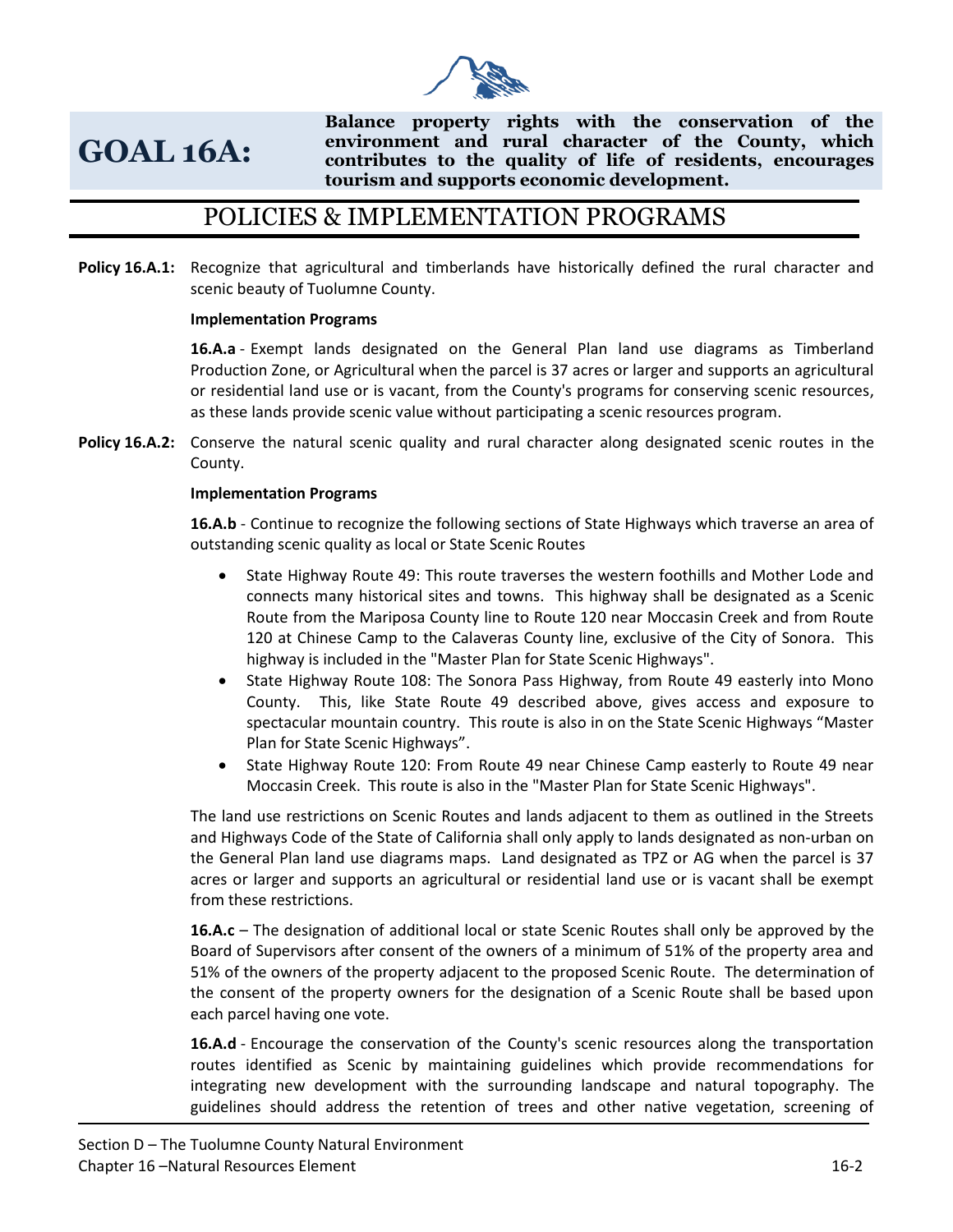

outdoor storage areas, landscaping and revegetation, signage, architectural design and materials, lighting and retention of landscape features.

**Policy 16.A.3:** Conserve the natural scenic quality of hillsides and hilltops throughout Tuolumne County.

#### **Implementation Programs**

**16.A.e** - Encourage hillside development to be designed and located to be compatible with, rather than imposed on, the landscape and environment by minimizing the amount of grading and topographical alteration it necessitates.

**17.A.f** - Maintain hillside development guidelines which provide recommendations for integrating new construction with hillsides and hilltops. The guidelines should address fire-safe construction techniques, color and building materials, vegetation retention, retaining wall enhancement, alternative road construction techniques to reduce cuts and fills, and illustrate techniques for blending new construction with the surrounding hillsides and hilltops.

**16.A.g** - Encourage the design of new development to blend with the natural contour of the land and the natural vegetation.

**16.A.h** - Regulate signage in terms of size, quantity and location in commercial and industrial portions of the County in order to improve the visual attractiveness and appeal of the County to new business, and to protect and enhance its visitor-serving and recreational activities.

- **Policy 16.A.4:** Support the efforts of identified communities which desire to promote compatibility of new development with their historical character through the development of design guidelines or other means.
- **Policy 16.A.5:** Conserve scenic resources, landmarks and the natural landscape.

#### **Implementation Programs**

**16.A.i** - Provide flexibility in development standards to facilitate the clustering of new development in order to encourage the retention of scenic resources, landmarks and the natural landscape.

**16.A.j** - Recognize that Table Mountain has significant cultural, scenic and natural resource values and is a County landmark and, as such, adopt regulations and incentives for conserving Table Mountain.

**Policy 16.A.6:** Encourage the protection of clusters of native trees and vegetation and outstanding individual native and non-native trees which help define the character of Tuolumne County.

#### **Implementation Programs**

**16.A.k** - Establish an incentive program to retain existing vegetation, such as Heritage Trees, stands of oak woodlands, or clusters of native shrubs within new development

**16.A.l** - Maintain the Premature Removal of Native Oak Trees Ordinance.

**16.A.m** - Establish a Heritage Tree Program which:

• Establishes criteria for identifying individual or groves of native and non-native trees and street trees as heritage trees, based on outstanding scenic, historic or biological value and/or the status of the tree as unique in terms of age and/or size when compared to other trees of the same species. Trees considered local landmarks and those contained in the National Register of Big Trees also should be considered as heritage trees.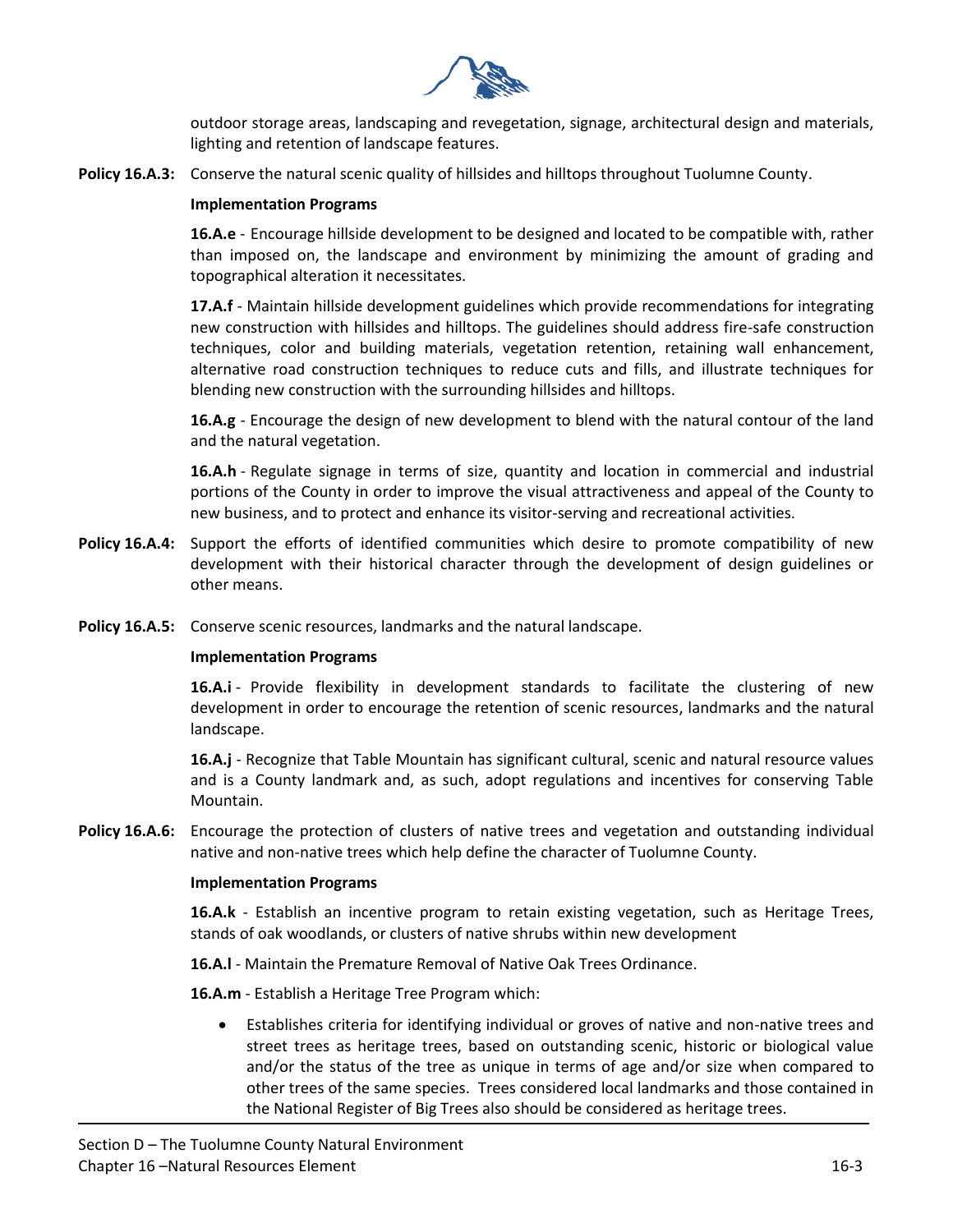

- Creates programs encouraging the preservation of heritage trees including recognition and public education programs and participation in inter-county and interstate competitions.
- Addresses health and safety issues associated with trees located adjacent to local airports.
- **Policy 16.A.7:** Encourage and support the voluntary conservation of scenic resources through recognition programs and the provision of incentives, such as flexibility in development standards or reductions in appropriate County fees.

#### **GOAL 16B: Support the diversity and quality of biological resources while balancing the needs of public use and private property rights.**

## POLICIES & IMPLEMENTATION PROGRAMS

- Policy 16.B.1: Recognize and map the variety of open space types and areas that are located within the county, including natural resources, recreation areas, geologic hazards, floodplains, groundwater recharge areas, managed resource areas and other open areas that support biological resources.
- **Policy 16.B.2:** Recognize that agricultural and timberlands may be compatible with conservation of biological resources.

#### **Implementation Program**

**16.B.a** - Recognize that the open area provided by land designated as Agricultural or Timber Production on the General Plan land use diagrams that supports an agricultural, timber management or residential land use or is unimproved may be used to provide on-site or off-site mitigation for development projects, such as conservation easements, mitigation banks for plant and wildlife species impacts, and other in perpetuity mitigation options.

- **Policy 16.B.3:** Require property owner consent prior to designating areas as Open Space on the General Plan land use diagrams, or zoning areas to Open Space or Open Space-1.
- **Policy 16.B.4:** Recognize that wildlife, fish and their habitats provide opportunities for recreational uses and educational pursuits and are a source of revenue to the County.

#### **Implementation Programs**

**16.B.b** - Encourage the preservation of open areas for recreational activities, including provision of an appropriate balance of facilities suitable for intensive use (e.g. playgrounds, sports fields) and low intensity use (e.g., hiking, camping) that meet the needs of residents and visitors. Preservation of open areas that provide cultural, historical and educational opportunities for residents and visitors should also be encouraged.

**16.B.c** - Allow trails, other recreational uses and educational pursuits in areas conserved for biological resources if the effects of such uses are determined to be compatible with conservation of the resources.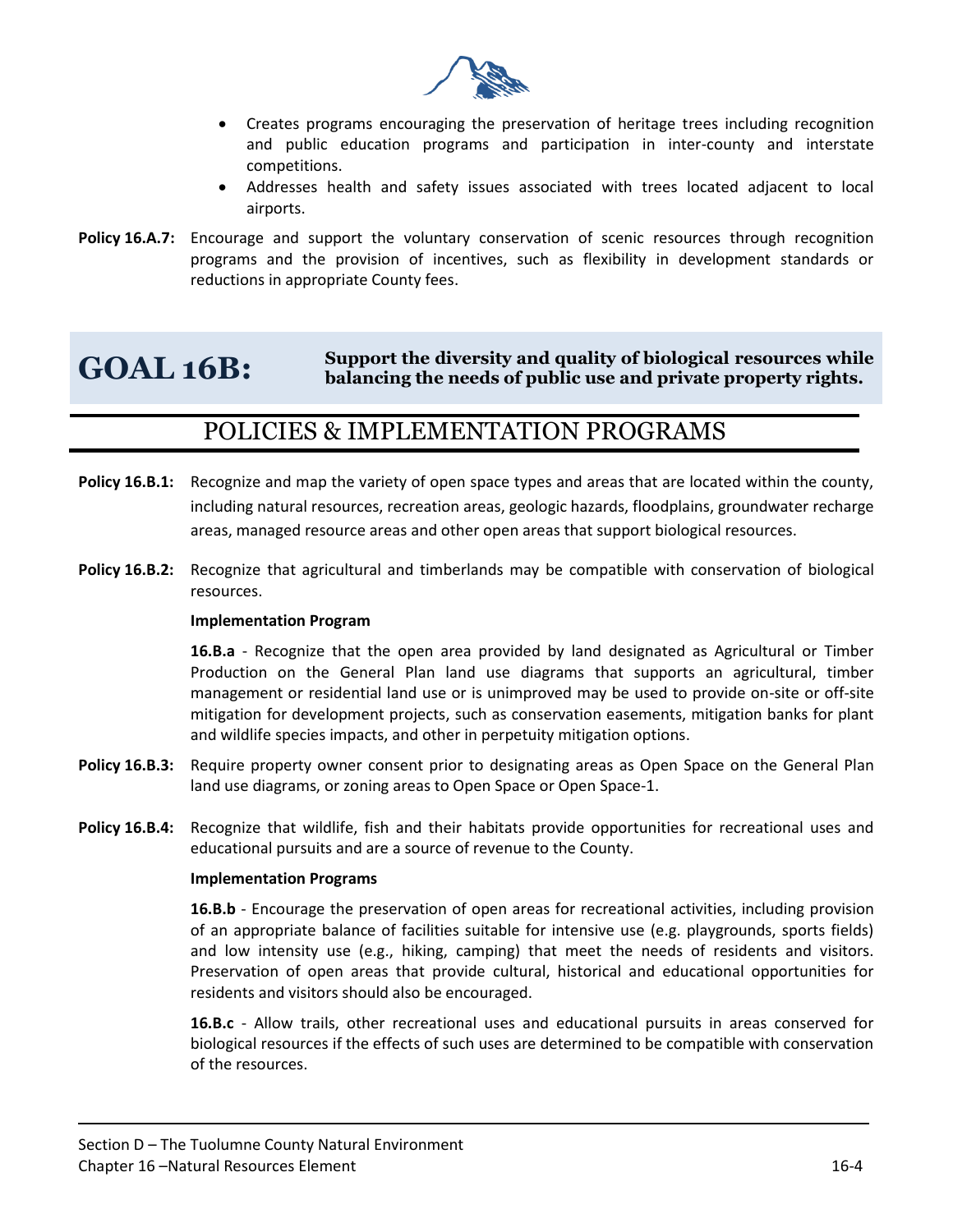

**16.B.d** - Design parks and trails incorporating scenic resources and biological and water resource areas consistent with the goals and policies of this Element of the General Plan.

**16.B.e** - Review all revisions of the Recreation Master Plan prior to adoption for consistency with this Element of the General Plan. In addition, design plans for all trails, especially those adjacent to creeks, shall require the input and review of the Tuolumne County Community Resources Agency and the California Department of Fish and Wildlife for consistency with this Element.

**16.B.f** - To provide recreational use in water resource areas, continue to conditionally permit, in the O (Open Space) and O-1 (Open Space -1) zoning districts, recreational uses where such uses do not adversely impact water resources, such as beaches, picnic areas, non-motorized pedestrian and equestrian trails and other recreational uses.

**Policy 16.B.5:** Evaluate and mitigate impacts to biological resources in accordance with the requirements of State and Federal law.

#### **Implementation Programs**

**16.B.g** - Maintain the Tuolumne County Wildlife Maps to assist in evaluating the effects of land development projects.

**16.B.h** - Provide the following information to assist in the evaluation of biological resources:

- Tuolumne County Wildlife Maps
- Deer Herd Maps and Management Plans
- California Wildlife Habitat Relationships habitat typing and mapping
- U.S. Department of Agriculture Forest Service Calveg mapping data

**16.B.i** - Require development that is subject to a discretionary entitlement from the County and to environmental review under the California Environmental Quality Act (CEQA) to evaluate potential impacts to biological resources and mitigate significant impacts for the following or as otherwise required by State or Federal law:

- species listed or proposed for listing as threatened, rare, or endangered under the federal Endangered Species Act (ESA) or California Endangered Species Act (CESA);
- species considered as candidates for listing under the ESA or CESA;
- wildlife species designated by CDFW as Species of Special Concern;
- animals fully protected under the California Fish and Game Code; and
- plants considered by CDFW to be "rare, threatened, or endangered in California" (California Rare Plant Ranks [CRPR] of 1A, presumed extinct in California and not known to occur elsewhere; 1B, considered rare or endangered in California and elsewhere; 2A, presumed extinct in California, but more common elsewhere and 2B, considered rare or endangered in California but more common elsewhere).
- Sensitive natural communities, including wetlands under Federal or State jurisdiction, other aquatic resources, riparian habitats, and valley oak (*Quercus lobata*) woodland.
- Important wildlife movement corridors and breeding sites.
- Oak woodlands, as provided in Implementation Program 16.B.j.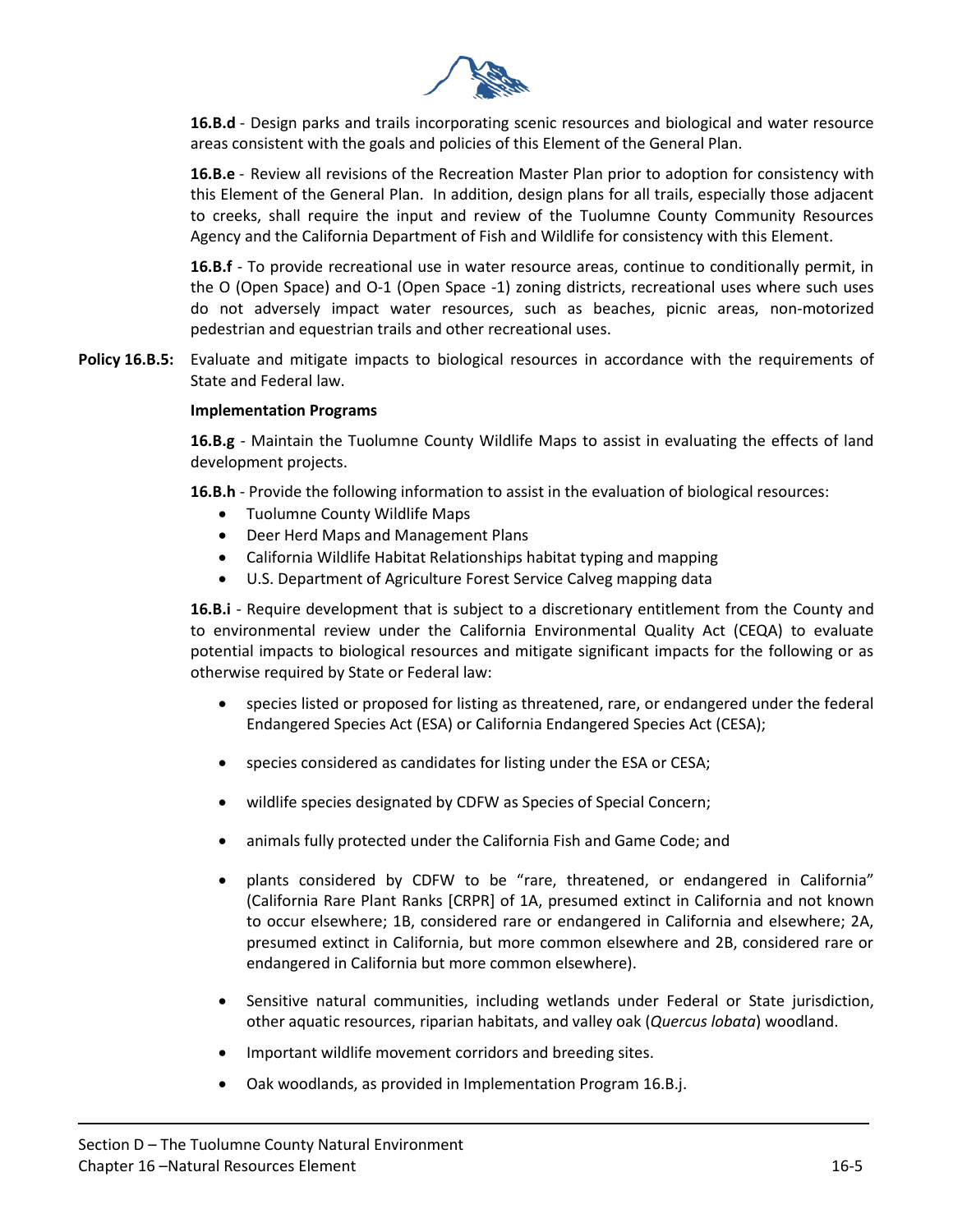

**16.B.j** - Establish thresholds of significance under the California Environmental Quality Act (CEQA) for the conversion of oak woodlands in Tuolumne County. The following provides the County's recommended standard guidelines for determining whether a project may result in a significant impact to oak woodlands, for purposes of review under the California Environmental Quality Act and Public Resources Code Section 21083.4.

- An oak woodland is defined in the General Plan as a woodland stand with 10% or greater native oak canopy cover. Tree removal from parcels with less than 10% native oak canopy cover is not considered a significant conversion or loss of oak woodland.
- For parcels with 10% or greater native oak canopy cover (i.e., parcels with oak woodland, as defined in the General Plan), a significant impact to oak woodland includes tree removal that reduces the total oak canopy cover onsite to below 10% (i.e., conversion to non-oak woodland), or a loss of 10% or greater of oak canopy woodland stand on the parcel, if the conversion or loss is determined by a trained professional to be substantial in consideration of, but not limited to, the following:
	- o Total acres and amount of woodland stand removed or disturbed, and amount retained onsite.
	- o Pattern of development or habitat loss onsite (e.g., clustered vs. dispersed).
	- $\circ$  Existing habitat functions and quality (e.g., intact/high-quality, moderately degraded, or severely degraded).
	- o Stand age- or size-class structure.
	- o Rarity.
	- o Landscape position in relation to larger wildlife corridors, stream systems, or other important natural features.
	- o Loss of valley oak (*Quercus lobata*) woodland, which is a sensitive habitat.
	- o Proximity to other oak woodland patches and connectivity to large blocks of intact habitat.
	- $\circ$  Contribution to a cumulative loss, degradation, or fragmentation of oak woodland across the County.
- Removal of valley oaks (*Quercus lobata*), regardless of woodland stand size or canopy cover, shall require evaluation and determination as set forth above, including consideration of any unique habitat value provided by valley oaks.

**16.B.j.1** - When considering discretionary development proposals, the County, through CEQA reviews, will require that project applicants map oak woodland resources on the project site and, where feasible, establish buffers around existing oak woodland stands to prevent adverse effects. For mapping purposes, project applicants may use the County's existing oak woodland map (developed for the Recirculated Draft EIR) as an initial base map for project-specific groundtruthing/field verification. The County will require implementation of BMPs while working near retained oak woodlands to avoid inadvertent damage to oak trees. BMPs will include establishment of no-disturbance buffers around the outer canopy edge to prevent root and crown damage, soil compaction, and standard management practices to reduce introduction and spread of invasive species and other indirect effects.

For those impacts on oak woodland that cannot be avoided, the County will require the project applicant to minimize adverse effects. If substantial conversion of oak woodland will occur based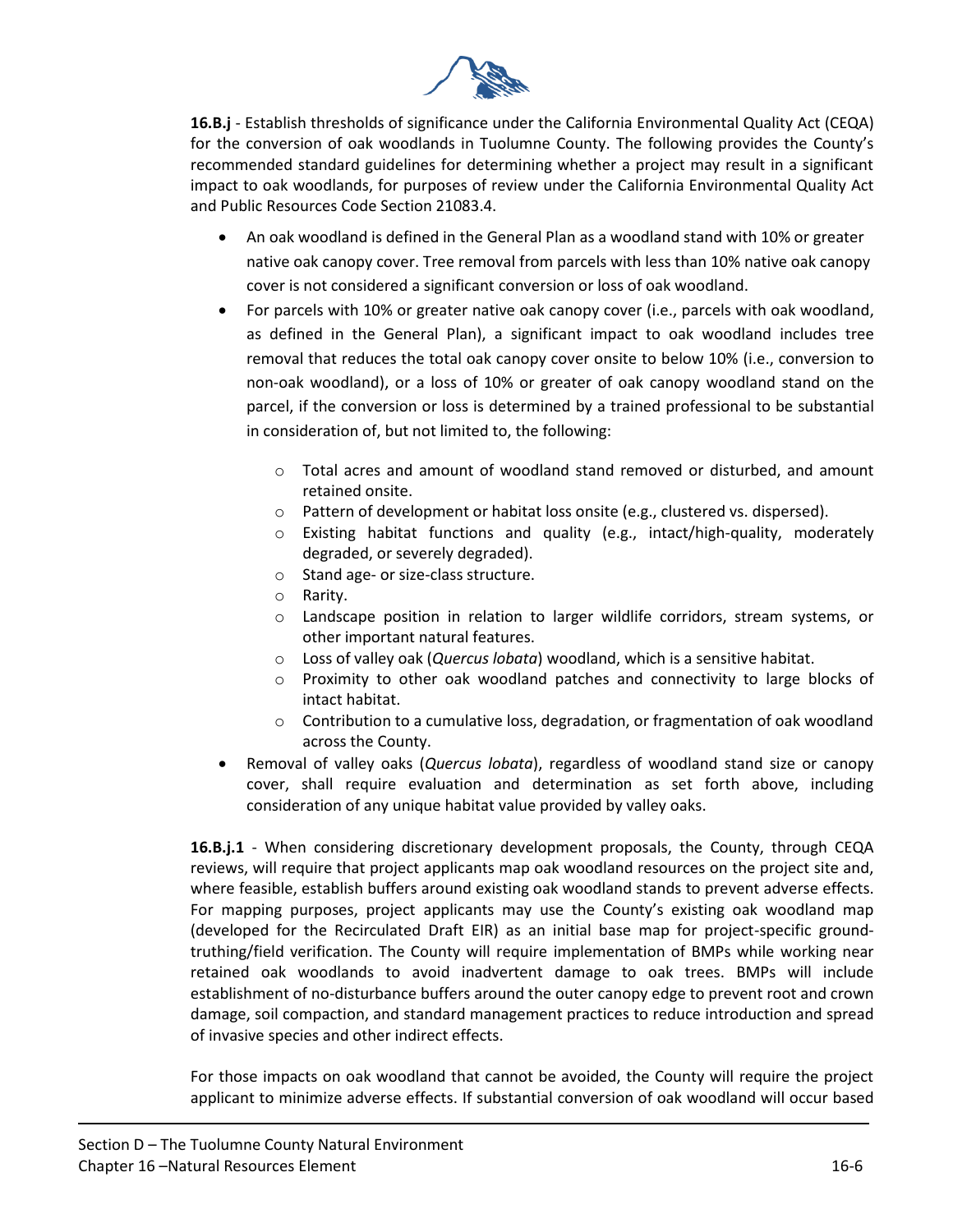

on Implementation Program 16.B.j, the County will require one or more of the following mitigation measures be implemented to mitigate the impact from loss of oak woodland habitat pursuant to Public Resources Code Section 21083.4, (which specifies certain projects, including commercial agricultural production, are exempt from the requirements of Section 21083.4):

- Conserve oak woodlands through the purchase of conservation easements.
- Plant acorns and container stock from a local seed source to replace oak woodland removed. The following parameters will be applied:
- Plant an appropriate number of trees, including maintaining plantings and replacing dead or diseased trees.
- Maintain trees for seven years after the trees are planted.
- Planting may not account for more than 50 percent of the required mitigation and must occur on lands that are subject to conservation easements, zoned open space, or similarly restricted from development.
- Mitigation through planting may be used to restore former or degraded oak woodlands.
- Contribute funds to the Oak Woodlands Conservation Fund, as established under subdivision (a) of Section 1363 of the Fish and Game Code, for the purpose of purchasing oak woodland conservation easements, the Tuolumne County Oak Woodland Conservation Fund, or other appropriate established oak woodland conservation fund.

**16.B.j.2** - The County will require project applicants to develop a mitigation and monitoring plan to compensate for the loss of oak woodland habitat. The mitigation and monitoring plan will describe in detail how loss of oak woodlands shall be avoided or offset, including details on restoration and creation of habitat, compensation for the temporal loss of habitat, success criteria ensuring habitat function goals and objectives are met, performance standards to ensure success, remedial actions if performance standards are not met, and requirements for reporting implementation actions and progress to the County. The plan will include detailed information on the habitats present within the preservation and mitigation areas, the long-term management and monitoring of these habitats, legal protection for the preservation and mitigation areas (e.g., conservation easement, declaration of restrictions), and funding mechanism information (e.g., endowment). If planting is used as part of compensatory mitigation, an oak planting plan will be developed by a qualified professional such as a professional biologist, arborist, or registered professional forester

**16.B.j.3 -** Oak woodlands habitat placed under conservation easements will be at appropriate ratios to offset the loss of habitat functions and values of the oak woodland to be lost. Oak woodland habitat preserved this way should have similar tree sizes and densities, species composition, site condition, and landscape context to the oak woodland to be removed to serve the same function and have similar habitat value. At a minimum, 1 acre of oak woodland habitat providing similar functions and values will be placed under conservation easement for every acre of oak woodlands habitat lost.

**Policy 16.B.6:** Allow property owners to utilize the Tuolumne County Wildlife Handbook, which may be updated periodically, to assist in designing mitigation for impacts to biological resources resulting from new development.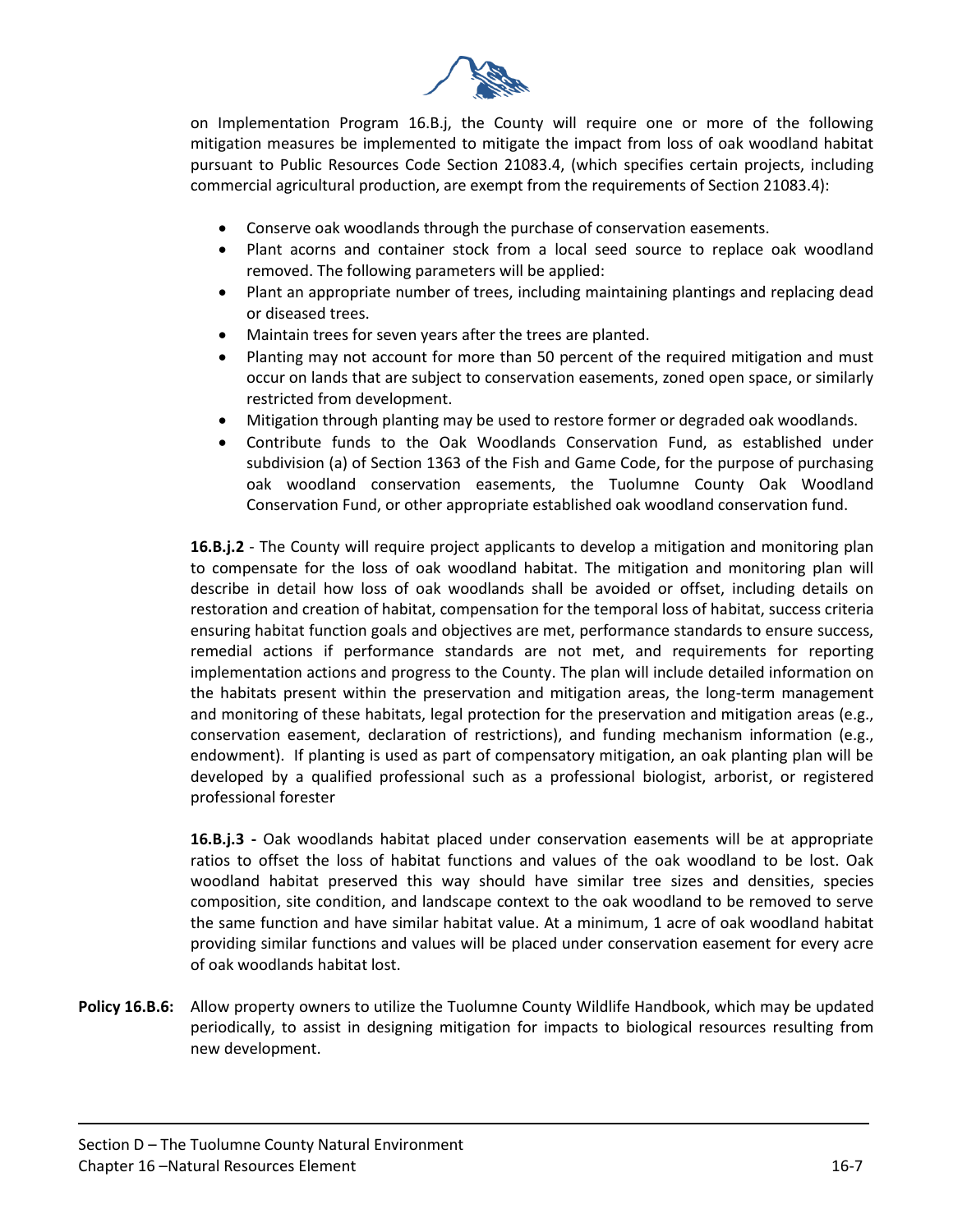

#### **Implementation Program**

**16.B.k –** Periodically update the Tuolumne County Wildlife Handbook in accordance with changes in State and Federal laws and environmental review standards, recognizing that state and federal laws may require mitigation beyond what is adopted in the Wildlife Handbook.

**Policy 16.B.7:** Encourage development in identified communities to minimize impacts to biological resources.

#### **Implementation Programs**

**16.B.l** – Reserved

**16.B.m** - When evaluating land development projects proposed in identified communities, recognize that there may be reduced impacts to biological resources from concentrating new development within identified communities.

**16.B.n** - Conserve areas, such as wildlife habitat and corridors, wetlands, watersheds, and groundwater recharge areas, that provide carbon sequestration benefits and other biological functions.

**16.B.o** – Within identified communities, retain oak woodland habitat as much as practical, such as incorporating oak woodland into landscaped or public spaces to enhance project site aesthetics, using oak woodland as visual buffers between land uses, and using oak woodland habitat to maintain slopes and reduce on-site runoff.

**Policy 16.B.8:** Balance the conservation of biological resources with the need to reduce wildland fire hazards.

#### **Implementation Program**

**16.B.p** - Encourage vegetation removal for fire protection purposes or as otherwise required by the Tuolumne County Fire Department in the Open Space zoning district or other areas conserved through zoning, provided such vegetation removal is addressed in a management plan and approved following review under the California Environmental Quality Act.

**Policy 16.B.9:** Encourage the eradication of invasive plant species to protect native habitats, conserve agricultural land, support ecological diversity and reduce the wildland fire hazard.

#### **Implementation Programs**

**16.B.q** - Discourage the sale of invasive plant species and noxious weeds identified by the State.

**16.B.r** - Support efforts to control, and where possible, eradicate, invasive plant species in the County.

**16.B.s** - Seek grant and other funding sources for programs to eradicate invasive plant species from the County.

**16.B.t** - Refer applications for discretionary land development entitlements to the Agricultural Commissioner to identify potential impacts from invasive plant species and recommend appropriate mitigation measures.

**16.B.u** - Encourage eradication of invasive plant species in biological resource conservation areas provided such eradication is addressed in a management plan prepared by a biologist on the County's list of approved environmental consultants and approved by the County following review under the California Environmental Quality Act.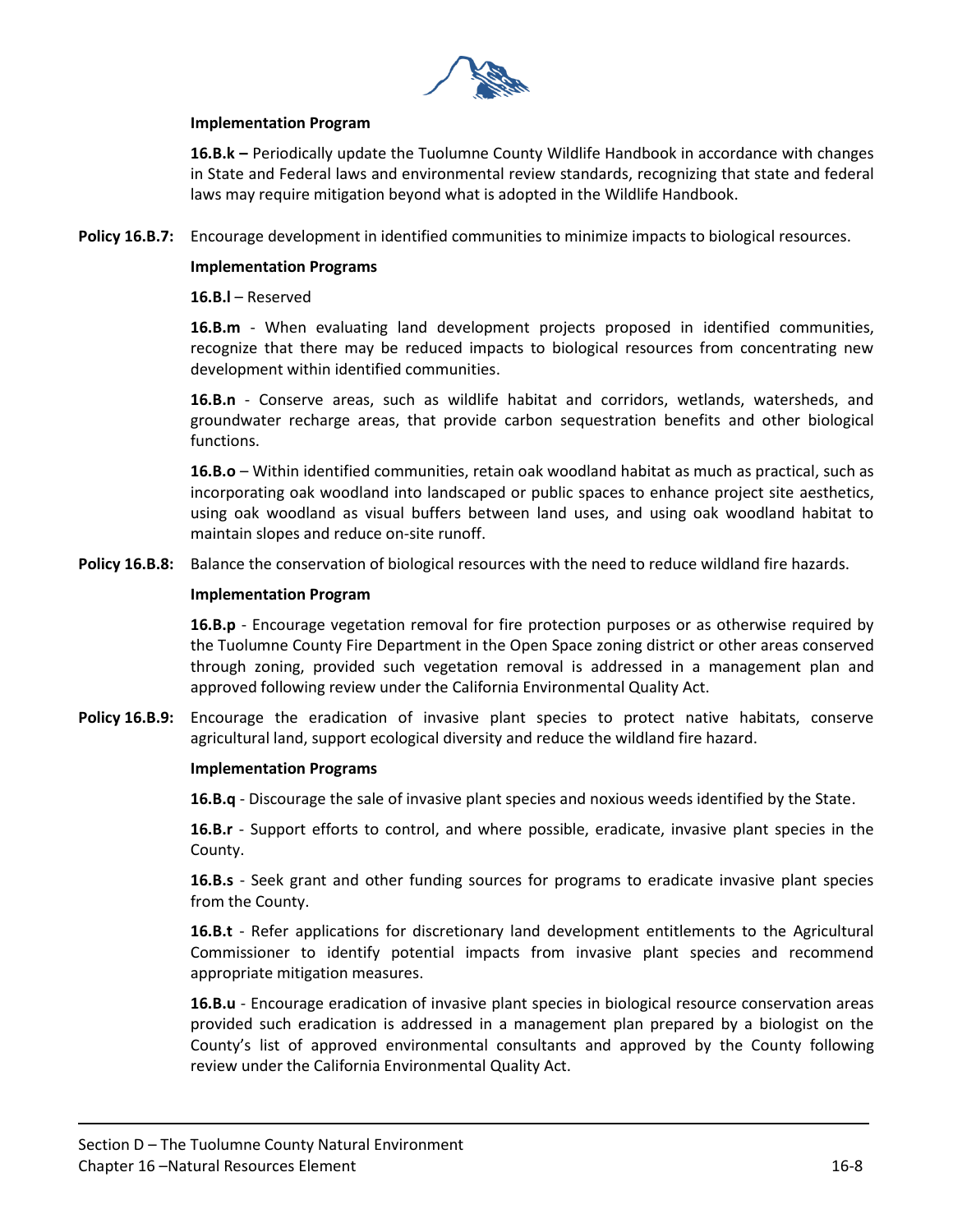

**16.B.v** - Develop a programmatic approach to vegetation removal for the eradication of invasive plant species.

**16.B.w** – Develop an incentive program to encourage the eradication of invasive plant species and the removal of vegetation for fire protection.

**Policy 16.B.10:** Encourage planting of native species or other drought tolerant species.

#### **Implementation Program**

**16.B.x** - Encourage the use of native species and other drought tolerant species listed on the Tuolumne County Landscape Guidelines to promote water efficiency and reduce impacts associated with the introduction of exotic species.

**Policy 16.B.11:** Expand the list of permitted uses in the Open Space-1 zoning district in Title 17 of the Tuolumne County Ordinance Code for the conservation and utilization of the County's water resources to include such uses as water monitoring installations, excluding wells, improvements to aquatic, plant and wildlife habitat, erosion control projects, and vegetation removal for flood control.

**GOAL 16C: Support efforts to conserve biological resources.** 

## POLICIES & IMPLEMENTATION PROGRAMS

- **Policy 16.C.1:** Develop a Natural Resources Division in the Community Resources Agency to centralize County efforts and involvement in issues and projects involving natural resources.
- **Policy 16.C.2:** Develop incentive programs to encourage private property owners to conserve areas that support high value biological resources.

#### **Implementation Programs**

**16.C.a** - Create a voluntary register of high value biological resources, such as habitat for rare, threatened and endangered species; habitats that are particularly valuable to wildlife and/or rare in the County; and undisturbed oak woodlands. Listing on the register shall only occur at the request of the property owner. Prior to listing an area on the register, the area shall be surveyed by County Staff or a biologist on the County's list of approved environmental consultants to verify the value of the biological resources thereon. Surveys conducted on private property shall occur only with prior written permission from the property owner. The register would assist in implementing voluntary preservation efforts, assist in reducing the cost of new development associated with identifying biological resources and identifying areas which may be acquired and/or managed as off-site areas to mitigate impacts of new development. Lands listed on the register may qualify the owner for incentive programs, be acquired from willing sellers, or be managed in cooperation with willing property owners. Oak woodlands listed on the register could be purchased by the County or conserved through an easement using the Tuolumne County Oak Woodlands Conservation Fund.

**16.C.b** - Identify agencies to accept and/or manage land dedications, donations and conservation easements.